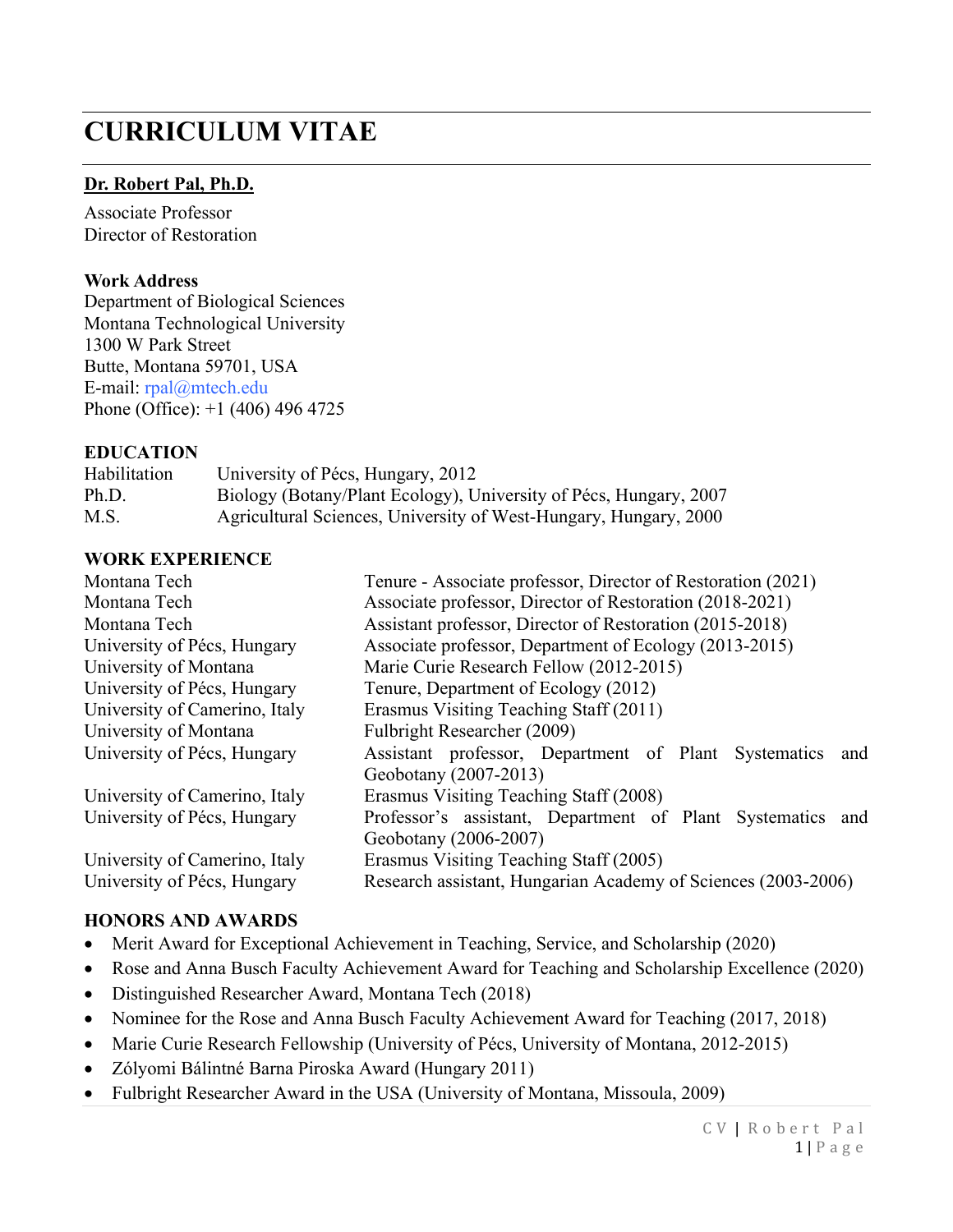## **TEACHING EXPERIENCE**

- **Courses taught at present for undergraduate and graduate students at Montana Tech (all courses taught at both 400 and 500 levels):** Restoration I-II (2015-), Restoration Seminar (2015-), Discussions in Restoration (2015-), Restoration Capstone (2016-), Restoration Field Practicum (2016-), Principles of Habitat Typing (2017-), Restoration Field Methods (2020-).
- **Courses taught earlier for undergraduate and graduate students at the University of Pécs, in Hungarian:** Field Studies in Plant Ecology (2000-2008), Plant ecology lab (2003-2007), Field Botany (2004-2007), Floristics (2004-2007), Plant Taxonomy lab (2000-2014), Taxonomical field studies (2000-2014), Ecological Basis of Environmental Protection (2004-2014), Weeds (2006- 2014), Knowledge of Bibliography (2008-2014), Applied Botany (2009-2014), Anthropogenic Communities (2010-2014), Anthropogenic communities lab and field study (2010-2014).
- **Courses taught in the frame of the Erasmus program for undergraduate students across Europe in English since 2007:** Plant Ecology, Plant Taxonomy, Weed Biology, Weed Ecology, Invasive Plant Science
- **Ph.D. courses:** Relations in Synbiology (2011-)

#### **THESIS ADVISING**

- **Ph.D. –** *Henn Tamás* (Univ Pecs defended in 2016); *Nagy Dávid* (Univ Pecs defended in 2018); *Filep Rita* (Univ Pecs - defended in 2018), *Krishan Kaushik* (Univ Pecs – defense expected in 2022), *Scott Robinson* (the University of Montana – defense expected 2021).
- **MSc** *Béki Zita* (Univ Pecs, MS in Biology, 2005), *Horváth Adrienn* (Univ Pecs, MS in Biology, 2006), *Miszlang Bálint* (West Hungarian Univ, Agriculture, 2006), *Pesti Krisztina* (Univ Pecs, MS in Biology, 2009), *Sebestyén Beatrix Krisztina* (Univ Pecs, MS in Biology, 2009), *Heidt Diana* (Univ Pecs, MS in Biology, 2010), *Henn Tamás* (Univ Pecs, MS in Biology, 2011), *Nagy Dávid* (Univ Pecs, MS in Biology, 2011), *Filep Rita* (Univ Pecs, MS in Environmental Studies, 2012), *Balázs Viktória Lilla* (Univ Pecs, MS in Biology, 2016).

**At Montana Tech:** *Jared Trilling* (MT Tech – Interdisciplinary MS, 2018), *Joao Nascimento* (MT Tech – Interdisciplinary MS, 2018), *Mark Mariano* (MT Tech – Interdisciplinary MS, 2018), *Augustina Kwesie Osabutey* (MT Tech – Environmental Engineering – 2019), *Anna Nugent* (MT Tech – Interdisciplinary MS – Expected graduation in 2022), *James Foltz* (MT Tech – Master of Geosciences and Geochemistry, co-advised with Dr. Alysia Cox), *Carly Peach* (MT Tech – Interdisciplinary MS – 2021), *Nathan Carpenter* (MT Tech – MS of Geosciences and Geochemistry – 2021, co-advised with Dr. Alysia Cox), *Gabriella Poupart* (MT Tech – MS of Ecological Restoration – Expected graduation in 2022), *Riley Crissman* (MT Tech – MS of Ecological Restoration – Expected graduation in 2022), *Natasha Chadwell* (MT Tech – MS of Ecological Restoration– Expected graduation in 2023), *Jesse Sims* (MT Tech – Five year BS/MS, Civil Engineering/MS of Ecological Restoration – Expected graduation in 2022), *Katelyn Reichle* (MT Tech – Five year BS/MS, Biology/MS of Ecological Restoration – Expected graduation in 2022), *Morgan Schultz* (MT Tech – MS of Ecological Restoration– Expected graduation in 2023), *Danella Stapley* (MT Tech – MS of Ecological Restoration– Expected graduation in 2023).

**BSc** – *Gyergyák Kinga* (Univ Pecs, BS in Biology, 2009), *Henn Tamás* (Univ Pecs, BS in Biology, 2009), *Kapitány Emese* (Univ Pecs, BS in Biology, 2009), *Nagy Dávid* (Univ Pecs, BS in Biology, 2009), *Ambra Tosto* (Univ Camerino, Italy, BS in Biology, 2011), *Czigler Mónika* (Univ Pecs, BS in Biology, 2013), *Kimberly Ledger* (Univ Montana, BS in Biology, – co-advised with Dr. Ray Callaway, 2014).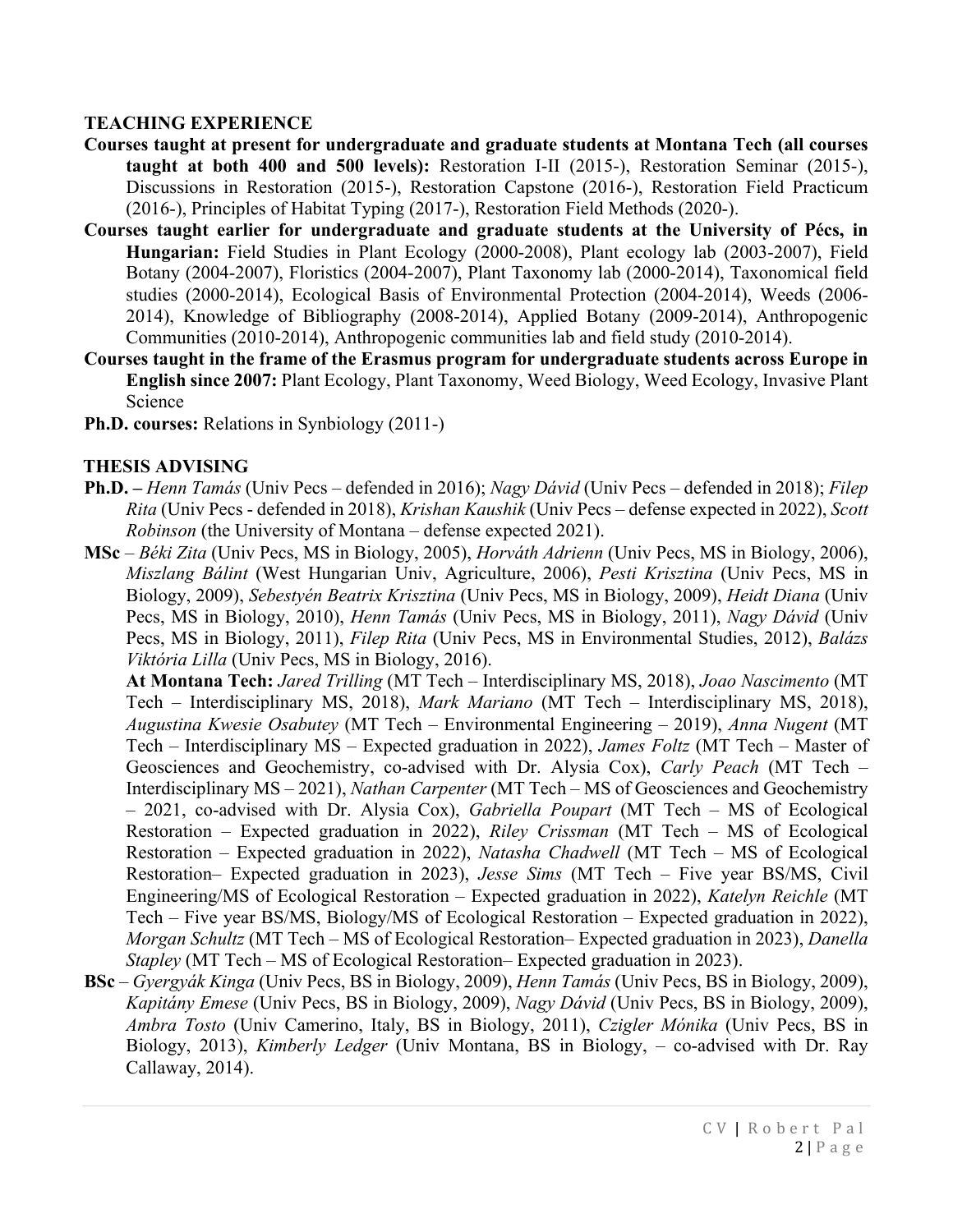**At Montana Tech:** *Molly Hogan* (MT Tech, BS in Biology – co-advised with Dr. Stella Capoccia, 2016), *Natalie Reget* (MT Tech, BS in Biology, 2017), *Patrick White* (MT Tech, BS in Biology, 2017), *Jeremy Aal* (MT Tech, BS in Biology, 2018).

- **Restoration Certificate Students (All at MT Tech):** *Natalie Reget* (2016 BS level Certificate, major in Biology), *Keenan Gerhart* (2017 BS level Certificate, major in Environmental Engineering), *Patrick White* (2017 BS level Certificate, major in Biology), *James Foltz* (2018 MS level Certificate), *Jared Trilling* (2018 MS level Certificate, Interdisciplinary MS), *Joao Nascimento* 2018 MS level Certificate, Interdisciplinary MS), *Mark Mariano* (2018 MS level Certificate, Interdisciplinary MS), *Matthew Kilsdonk* (2018 BS level Certificate, major in Environmental Engineering), *Callie Weinert* (2019 BS level Certificate), *Jeremy Darr* (2019 BS level Certificate, major in Liberal Arts), *MicKenzie Alt* (2019 BS level Certificate, major in Liberal Arts), *Nathan Carpenter* (2021 MS level Certificate, MS in Geosciences and Geochemistry), *Carly Peach* (2021 MS level Certificate, major in Hydrogeology), *Kamie West* (2020 BS level Certificate, major in Biology), *Andrew Emerick* (2021 BS level Certificate, major in Mining Engineering), *Scott Swedberg* (2020 BS level Certificate, major in Environmental Engineering), *Jay Sellmer* 2020 BS level Certificate), *Gabriel Walsh* (2021 BS level Certificate, major in Environmental Engineering), *Kori Reilly* (2020 BS level Certificate, major in Environmental Engineering), *Erik Suhr* (2021 BS level Certificate, major in Environmental Engineering), *Christopher Howard* (2021 MS level Certificate), *Katelyn Reichle* (2021 BS level Certificate, major in Biology), *Christopher Gabrielsen* (2021 BS level Certificate, major in Biology), *Kira Overin* (2021 MS level Certificate, major in Geoscience), *Shyla Wesely Kevin* 2021 BS level Certificate, major in Environmental Engineering), *Lavelle* (BS level Certificate – Expected graduation in 2022), *Max-Henry Nelson* (BS level Certificate – Expected graduation in 2022), *Mercedes Salazar* (MS level Certificate – Expected graduation in 2022), *Erin McGowan* (MS level Certificate – Expected graduation in 2022), *Laurel Bitterman* (BS level Certificate – Expected graduation in 2022), *Barrett Hansen* (BS level Certificate – Expected graduation in 2022), *Daniel Kelly* (BS level Certificate – Expected graduation in 2022), *Daniel Kelly* (BS level Certificate – Expected graduation in 2022), *Mark Niemeir* (BS level Certificate – Expected graduation in 2022), *Bryan Chamba* (BS level Certificate – Expected graduation in 2022), *Juan Andres Changoluisa* (BS level Certificate – Expected graduation in 2022).
- **Graduate committee:** *Alison Lunde* (2018 MT Tech Environmental Engineering), *Cosmas Opoku Ware* (2018 MT Tech – Mining Engineering), *Hamadou Gnanou* (2018 MT Tech – Geoscience), *Isaiah Robinson* (2019 MT Tech – Master of Geosciences and Geochemistry), *John Lunzer* (2019 MT Tech – Geoscience), *Francis Inkoom* (2019 MT Tech – Mining Engineering), *Anne Marie Morse* (2021 MT Tech – Master of Geosciences and Geochemistry).
- **Technical advisees:** *Dylan Livingston*, *Garret Karnath*, *Trent Magill*, *Mohammed Alotaibi, Jeremy Shupak* (2018 MT Tech – Environmental Engineering).
- **Hosting a Fulbright Researcher:** Dr. Emily Rauschert FULBRIGHT (Pennsylvania State University) (January-July 2012), *Modeling the spread and local dynamics of invasive goldenrods in Hungary for improved management.*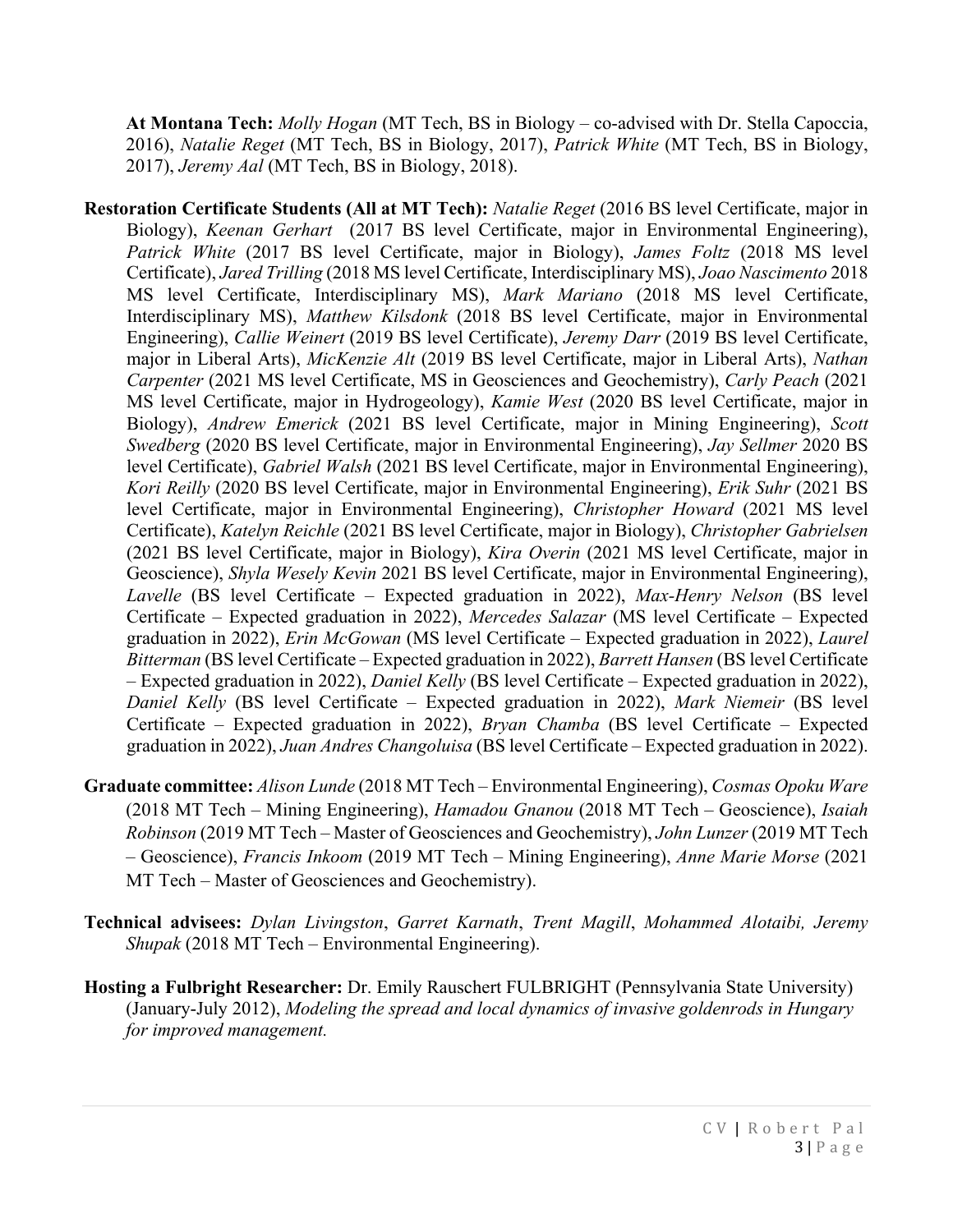## **RESEARCH INTEREST**

## **Restoration Ecology**

- Restoration of mining impacted landscapes
- Monitoring
- Restoration seed mix design
- Soil seed bank
- Phytoremediation

## **Biological Invasions**

- Biogeography, phenotypic plasticity
- Plant-plant, plant-soil, plant-microorganisms and plant-herbivore interactions
- Competition, diversity loss

## **Ecology of anthropogenic habitats**

• Ecology of arable fields, vineyards

## **Plant taxonomy and syntaxonomy**

- Taxonomy of weeds
- Flora and vegetation mapping
- Phytosociological databases
- Weed communities (arable fields, vineyards, and ruderal habitats)
- Red lists

# **SELECTED RESEARCH GRANTS**

- 2013-2021: Restoring Native Plant Diversity. Natural Resource Damage Program (NRDP) grant 80006-10293; PI **\$ 1,000,000**
- Proactive management models for the effects of climate change on the range expansion of invasive species. Obama Singh 21st Century Knowledge Initiative Grant 2016-2019; PI **\$ 243,900**
- Montana Tech New Faculty Seed Grant 2016-2017; PI **\$ 7,000**
- Relationship between Site Contamination and Re-vegetation Success in Butte, BNRC BAO 2016 Small Project Grant; PI **\$ 11,170**
- A Restoration Management System for Projects in Butte Area One, BNRC BAO 2016 Small Project Grant; PI **\$ 4,900**
- Montana Tech Greenhouse, BNRC BAO 2016 Small Project Grant; CO-PI **\$ 85,747**
- Comprehensive Remediation of Heavy Metal and Arsenic Contaminated Soil. MT DNRC RDPG 2016; PI **\$ 40,041**
- A GIS Model to Guide Re-vegetation Efforts in Butte, BNRC BAO 2015 Small Project Grant; PI **\$ 4,000**
- 2007-2011: Weed-Fungus-Biogeography Project (US National Science Foundation); **\$ 625,000**
- 2007-2008: V. Nationwide Weed Survey (Ministry of Agriculture and Rural Development); Collaborator **\$ 192,500**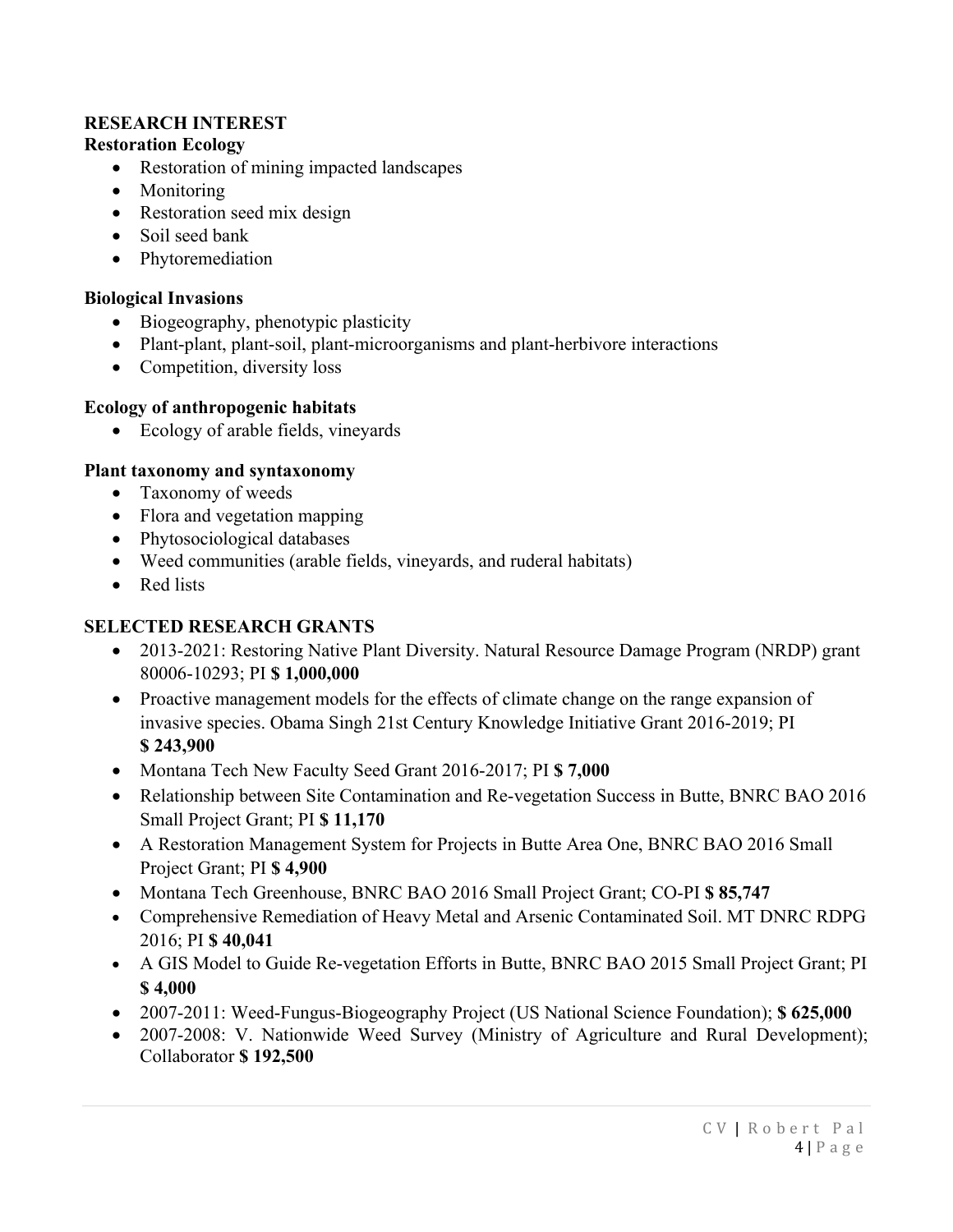- 2005-2007: Intensive production and utilization of biomass as a renewable energy source and security of production in ecological point of view; NKFP 3A/061/2004; Collaborator **\$ 1,935,000**
- 2002-2005: "Hungarian Natural Vegetation Heritage: mapping and evaluation" NKFP (National Development Program); 3B/0050/2002; Collaborator
- 2001-2005: Phytosociological investigations of extensive cultivated arable fields in North-West-Hungary; OTKA F038119; Co-PI **\$ 22,935**
- 2001-2004: Land rehabilitation by using composted wastes in South-West Hungary; 2001/173 NKFP; Collaborator **\$ 1,525,000**

# **INTERNATIONAL AND NATIONAL RESEARCH COLLABORATIONS**

- Ragan M. Callaway (University of Montana, USA), Christoph Rosche, David Nagy (Martin Luther University, Germany) – *Transcontinental research of invasive plant species*
- Emily Rauschert (Pennsylvania State University) Emily as a Fulbright researcher has been working together with Robert Pal and Zoltán Botta-Dukát on *modeling the spread and local dynamics of invasive goldenrods in Hungary for improved management*.
- Manzoor A. Shah (University of Kashmir) The effect of *Conyza canadensis, Sisymbrium loeselii,* and *Phragmites australis* on native plant diversity in the native and non-native ranges.
- Huixuan Liao (Sun Yat-sen University, China) *Ecotypic variation in competitive ability in the native and non-native ranges of invasive species*.
- Wenbo Luo (Northeast Normal University, China) *Plant-soil feedbacks in the case of invasive plant species.*

# **PEER-REVIEWED PUBLICATIONS**

- Nagy D.U., Rauschert E.S.J., Callaway R.M., Henn T., Filep R., **Pal R.W.** (2022): Intense mowing management suppresses invader but shifts competitive resistance by a native to facilitation. *Restoration Ecology* 30(1): e13483 DOI: 10.1111/rec.13483
- Filep R., Lengyel A., Cook B. J., Farkas Á., Nagy K., Nagy D. U., Imri Á., Czakó-Vér K., **Pal R.W.** (2021): *Helianthus tuberosus* at home and away: stronger ecological impacts in invaded than in native range are not explained by arbuscular mycorrhizal colonization. *Preslia* 93: 363–376. DOI: 10.23855/preslia.2021.363
- Török P., Schmidt D., Bátori Z., Aradi E., Kelemen A., Hábenczyus A.A., Cando P.D., Tölgyesi C., **Pál R.W.**, Balogh N., Tóth E., Matus G., Táborská J., Sramkó G., Laczkó L., Jordán S., McIntosh-Buday A., Kovacsics-Vári G., Sonkoly J. (2021): Invasion of the North American sand dropseed (*Sporobolus cryptandrus*) – A new pest in Eurasian sand areas? *Global Ecology and Conservation* 32:e01942
- Liao H., **Pal R.W.**, Niinemets Ü., Bahn M., Cerabolini B.E.L., Peng S. (2021): Different functional characteristics can explain different dimensions of plant invasion success. *Journal of Ecology*: 109:1524–1536. **Liao H. and Pal R.W. are joint first authors.** DOI: 10.1111/1365-2745.13575
- Lucero J., Nafiseh A., Meyer S., **Pal R.W.**, Fletcher R.A., Nagy D.U., Callaway R.M., Weisser W. (2020): Escape from natural enemies depends on the enemies, the invader, and competition. *Ecology and Evolution*: 10:10818–10828 DOI: 10.1002/ece3.6737
- Nagy D.U., Rauschert E.S.J., Henn T., Cianfaglione K., Stranczinger Sz., **Pal R.W.** (2020): The more we do, the less we gain? Balancing effort and efficacy in managing the *Solidago gigantea* invasion? *Weed Research*: 60:232–240 DOI: 10.1111/wre.12417
- Osabutey A., Zodrow K., Marques P., **Pal R.W.** (2020): Amendments Activate Soil Seed Bank in Greenhouse Study, Indicating Potential for Improved Restoration Outcomes. *Ecological Restoration*.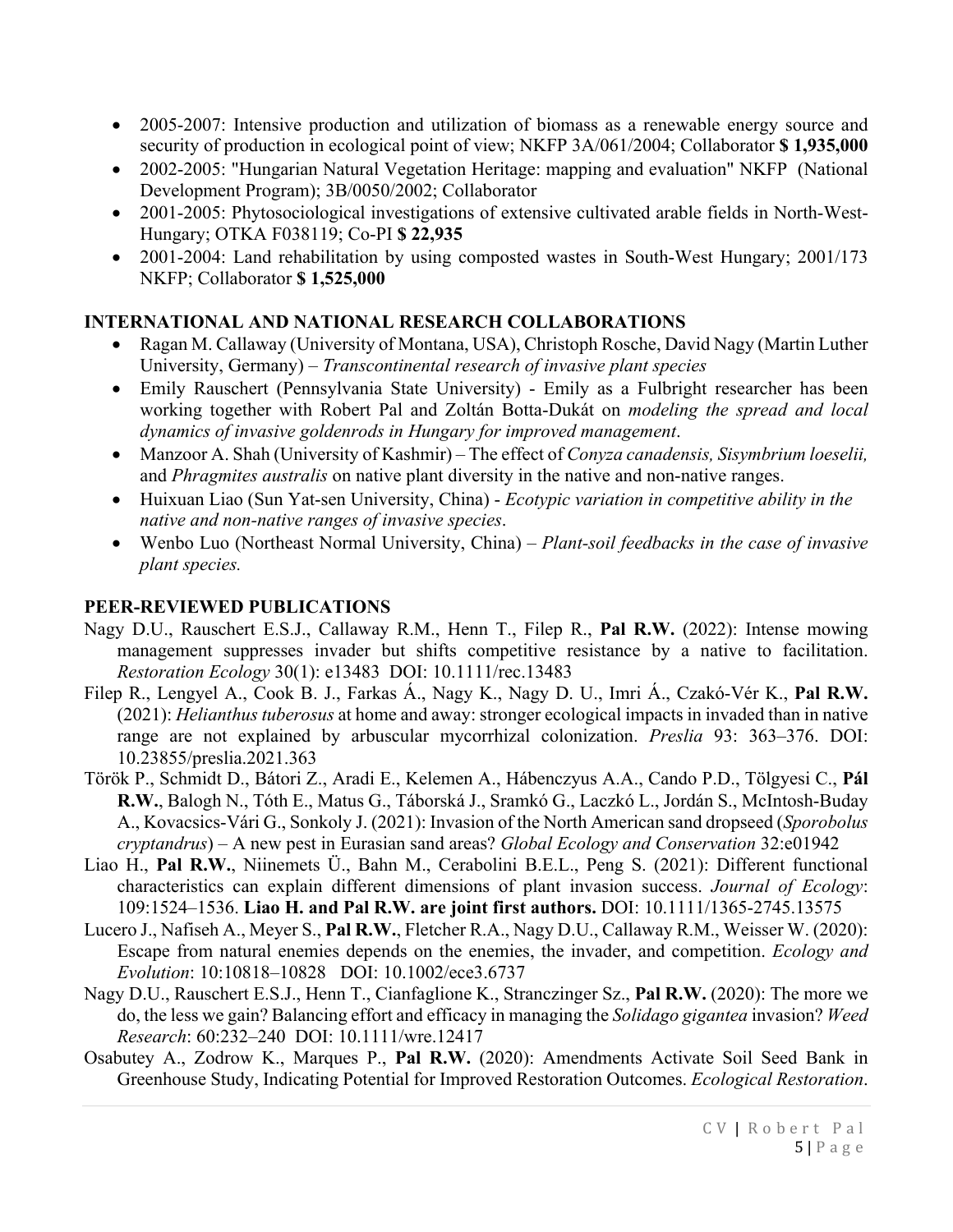38(4): 228-236. DOI: 10.3368/er.38.4.228

- **Pal R.W**., Maron J.L., Nagy, D.U., Waller P.W., Tosto A., Liao H., Callaway R.M. (2020): What happens in Europe stays in Europe: apparent evolution by an invader does not help at home. *Ecology*: 101(8):e03072. DOI: 10.1002/ecy.3072
- Rosche C., Hensen I., Schaar, A., Zhera U., Jasieniuk M., Callaway R., Khasa D., Al-Gharaibeh M., Lekberg Y., Nagy D., **Pal R.W.** et. al. (2019): Climate outweighs native vs. non-native range-effects for genetics and common garden performance of a cosmopolitan weed. *Ecological Monographs*: 89(4), e01386 *https://doi.org/10.1002/ecm.1386*
- Nagy D.U., Stranczinger Sz., Godi A., Weisz A., Rosche C., Suda J., Mariano M., **Pal R.W.** (2017): Does higher ploidy level increase the risk of invasion? A case study with two geo-cytotypes of *Solidago gigantea* Aiton (Asteraceae). *Journal of Plant Ecology* 11(2): 317-327.
- Filep R., **Pal R.W.**, Balazs V.L., Mayer M., Nagy D. U., Cook B.J., Farkas A. (2016): Can seasonal dynamics of allelochemicals play a role in plant invasions? A case study with *Helianthus tuberosus* L. *Plant Ecology* 217: 1489-1501.
- Henn T., Nagy D.U., **Pál R.W.** (2016): Adobe bricks can help identify historic weed flora a case study from south-western Hungary. *Plant Ecology & Diversity* 9(1): 113-125.
- Liao H., Gurgel P.C.S., **Pál R.W.**, Hooper D., Callaway R.M. (2016): *Solidago gigantea* plants from nonnative ranges compensate more in response to damage than plants from the native range. *Ecology* 97(9): 2355–2363.
- Liao H., Luo W., **Pál R.**, Peng S., Callaway R.M. (2016): Context-dependency and the effects of species diversity on ecosystem function. *Biological Invasions* 18(10): 3063–3079.
- Henn T., **Pál R.W.** (2015): Evaluation of desiccated and deformed diaspores from natural building materials. *Ethnobiology Letters* 6 (1): 10-24.
- Ledger K.J., **Pal R.W.**,·Murphy P.,·Nagy D.U., Filep R.,·Callaway R.M. (2015): Impact of an invader on species diversity is stronger in the non-native range than in the native range. *Plant Ecology* 216(9): 1285-1295.
- Maron J.L.·Luo W., Callaway R.M., **Pal R.W.** (2015): Do exotic plants lose resistance to pathogenic soil biota from their native range? A test with *Solidago gigantea*. *Oecologia* 179: 447-454.
- **Pal R.W**., Chen S., Nagy D.U., Callaway R.M. (2015): Impacts of *Solidago gigantea* on other species at home and away. *Biological Invasions* 17: 3317-3325.
- Bartha S., Szentes S., Horváth A., Házi J., Zimmermann Z., Molnár Cs., Dancza I., Margóczi K.**, Pál R.W.,** Purger D., Schmidt D., Óvári M., Komoly C., Sutyinszki Zs., Szabó G., Csathó A.I., Juhász M., Penksza K., Molnár Zs. (2014): Impact of mid-successional dominant species on the diversity and progress of succession in regenerating temperate grasslands. *Applied Vegetation Science* 17(2): 201-213.
- Henn T., Jacomet S.,·Nagy D.U., **Pál R.W.** (2014): Desiccated diaspores from building materials: methodological aspects of processing mudbrick for archaeobotanical studies and first results of a study of earth buildings in southwest Hungary. *Vegetation History and Archaeobotany* 24(3): 1-14.
- Pinke G., Csiky J., Mesterházy A., Tari L., **Pál R.W.,** Botta-Dukát Z., Czúcz B. (2014): The impact of management on weeds and aquatic plant communities in Hungarian rice crops. *Weed Research* 54:(4): 388-397.
- Shah M. A, Callaway R.M., Shah T., Houseman G. R, **Pal R.W**., Xiao S., Luo W., Rosche C., Reshi Z. A, Khasa D.P., Chen S. (2014): *Conyza canadensis* suppresses plant diversity in its nonnative ranges but not at home: a transcontinental comparison. *New Phytologist* 202(4): 1286-1296.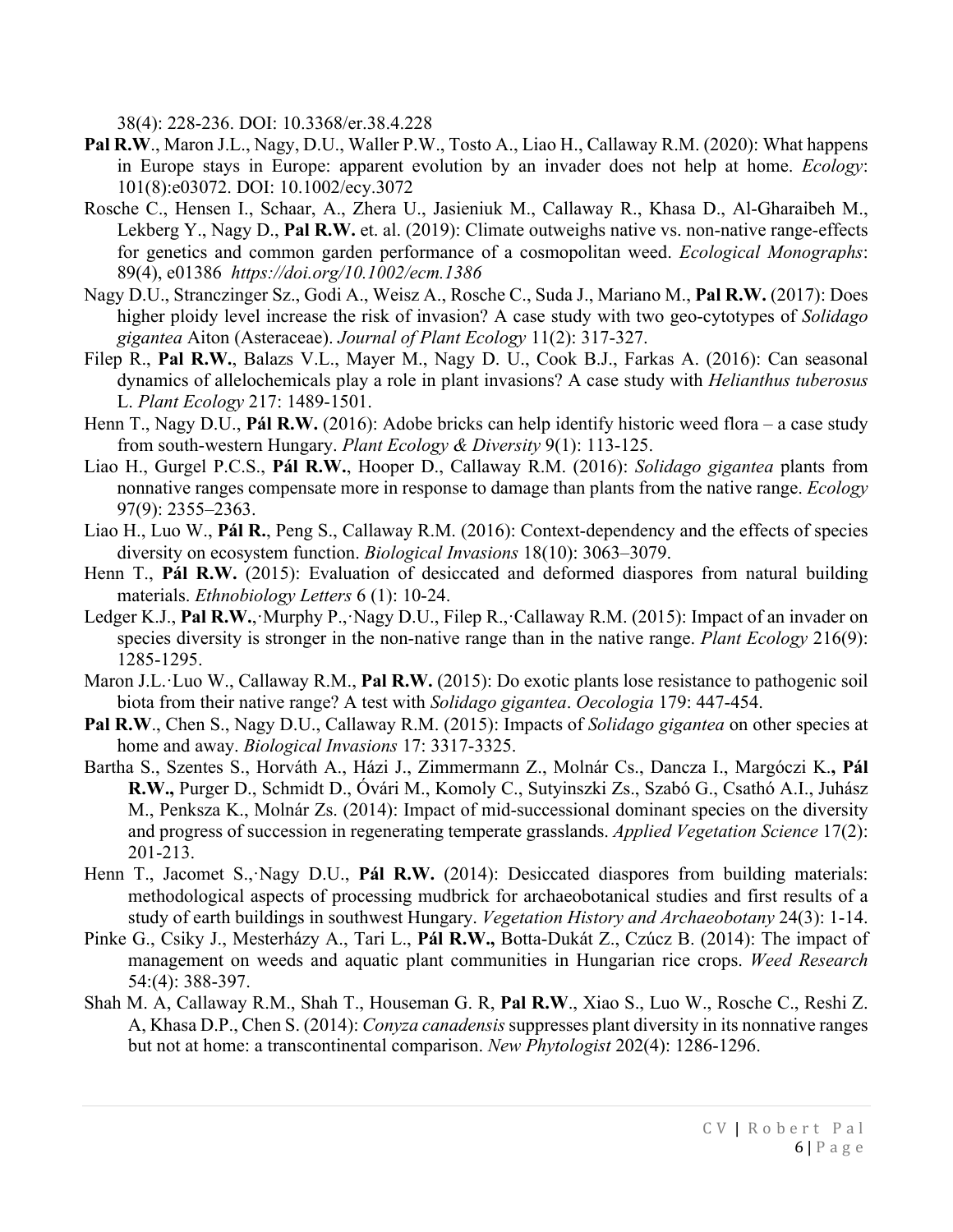- Maron J.L., Waller L.P, Hahn M.A., Diaconu A., **Pal R.W**., Müller-Schärer H., Klironomos J.N, Callaway R.M. (2013): Effects of soil fungi, disturbance and propagule pressure on exotic plant recruitment and establishment at home and abroad. *Journal of Ecology* 101:(4): 924-932.
- **Pal R.W.**, Csete S., Botta-Dukát Z., Pinke G. (2013): Composition and Diversity of Lawn Flora in Differently Managed Village Yards – A Case Study from Southwestern Hungary. *Folia Geobotanica* 48(2):209-227*.*
- **Pal R.W.**, Pinke G., Botta-Dukát Z., Campetella G., Bartha S., Kalocsai R., Lengyel A. (2013): Can management intensity be more important than environmental factors? A case study along an extreme elevation gradient from Central Italian cereal fields. *Plant Biosystems* 147(2):343-353.
- Callaway R.M., Waller L.P., Diaconu A., **Pal R.**, Collins A.R., Mueller-Schaerer H., Maron J.L. (2011): Escape from competition: neighbors reduce *Centaurea stoebe* performance at home but not away. *Ecology* 92(12): 2208-2213.
- **Pal R.W.** (2011): *Echinaria capitata* (*Seslerieae, Poaceae*), a new grass species for the Hungarian flora. *Acta Botanica Hungarica* 53(1–2): 175–180.
- Pinke G., Király G., Barina Z., Mesterházy A., Balogh L., Csiky J., Schmotzer A., Molnár v. A., **Pál R. W.** (2011): Assessment of endangered synanthropic plants of Hungary with special attention to arable weeds. *Plant Biosystems* 145(2): 426-435.
- Pinke G., **Pál R.W.**, Tóth K., Karácsony P., Czúcz B., Botta-Dukát Z. (2011): Weed vegetation of poppy (*Papaver somniferum*) fields in Hungary: Effects of management and environmental factors on species composition. *Weed Research* 51: 621-630.
- Morschhauser T., **Pál R.** (2010): Nutrient supply experiments by revegetation of mining wastelands. Novenytermeles 59: 85-88.
- Pinke G., **Pál R.**, Botta-Dukát Z. (2010): Effects of environmental factors on weed species composition of cereal and stubble fields in western Hungary. *Central European Journal of Biology* 5(2):283-292.
- Pinke G., **Pál R.** (2009): Floristic composition and conservation value of the stubble-field weed community, dominated by *Stachys annua* L. in western Hungary. *Biologia* 64**:** 279-291.
- Pinke G., **Pál R.**, Botta-Dukát Z., Chytrý M. (2009): Weed vegetation and its conservation value in three management systems of Hungarian winter cereals on base-rich soils. *Weed Research* 49: 544-551.
- Király G., Mesterházy A., Király A., Pinke Gy., **Pál R.** (2008): Occurrences of Nanocyperion species in West Hungary- role of Moist plough-lands in conservation. *Journal of Plant Diseases and Protection* 21: 413-418.
- **Pál R.**, Csete S. (2008): Comparative analysis of the weed composition of a new energy crop (*Elymus elongatus* subsp. *ponticus* [Podp.] Melderis cv. Szarvasi-1) in Hungary. *Journal of Plant Diseases and Protection* 21: 215-220.
- Pinke G., **Pál R.** (2008): Phytosociological and conservational study of the arable weed communities in western Hungary. *Plant Biosystems*. 142(3): 491-508.
- Pinke G., **Pál R.**, Király G., Mesterházy A. (2008): Conservational importance of the arable weed vegetation on extensively managed fields in western Hungary. *Journal of Plant Diseases and Protection* 21: 447-452.
- Borhidi A., Csiky J., Lájer K., **Pál R.** (2007): *Gypsophilo paniculatae-Agropyretum repentis*, a new halfruderal weed association. *Acta Botanica Hungarica* 49(1–2): 65–80.
- **Pál R.** (2006): Verbreitung und Assoziationsverhältnisse von Zwiebelgeophyten in den Weinbergen Süd-Ungarns. *Zeitschrift f. Pflanzenkrank. und Pflanzens.* 20: 619-626.
- Pál R., Pinke Gy., Oláh E., Csiky J., Koltai J.P. (2006): Untersuchung der Unkrautvegetation auf überstauten Ackerflächen in Süd-West Ungarn. *Journal of Plant Diseases and Protection* 20: 567- 576.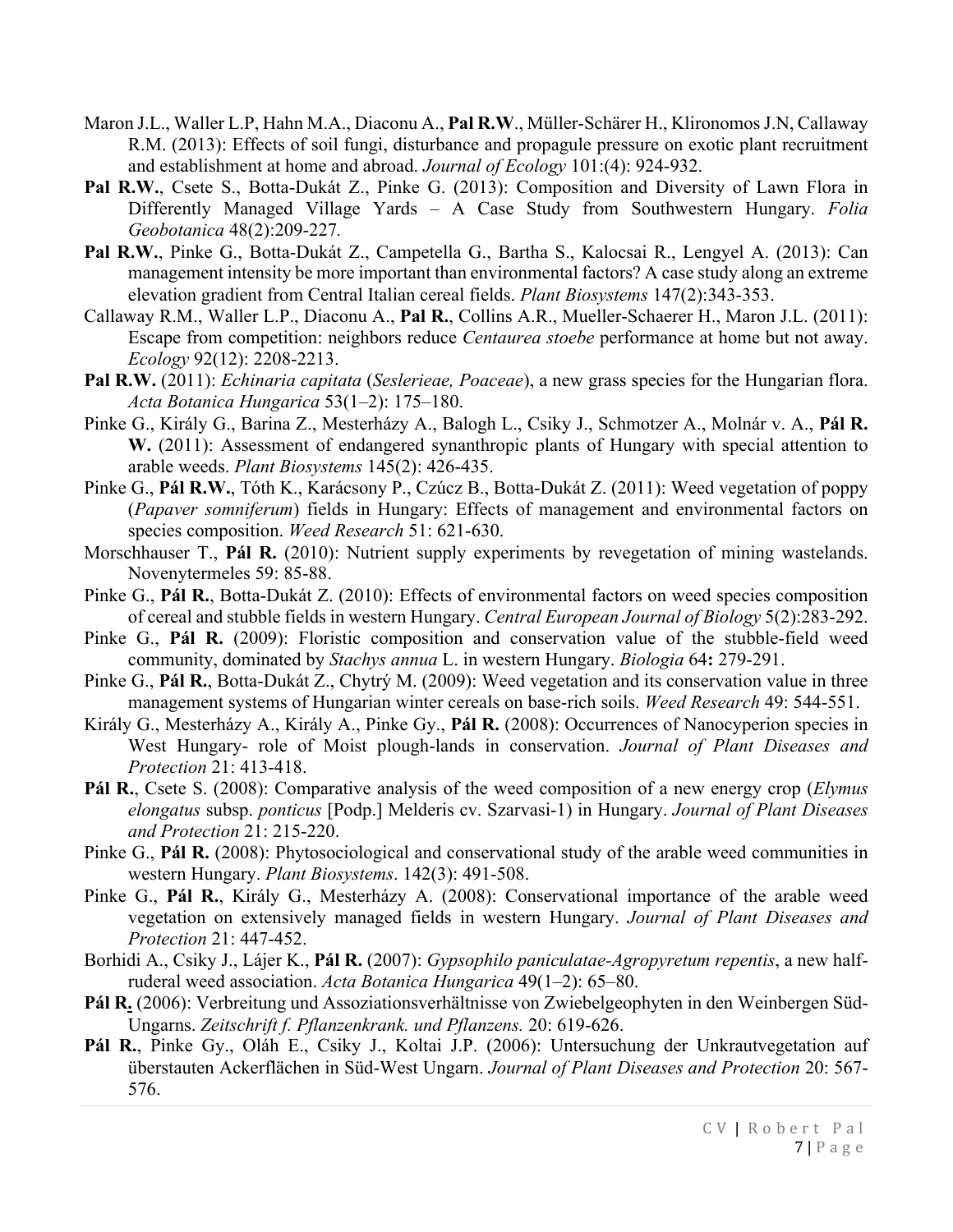- Pinke Gy., **Pál R.**, Király G., Szendrődi V., Mesterházy A. (2006): The occurence and habitat conditions of *Anthoxanthum puelii* Lecoq & Lamotte and other Atlantic-Mediterranean weed species in Hungary. *Journal of Plant Diseases and Protection* 20: 587-596.
- **Pál R.** (2004): Unkrautflora im Weinbau Süd-Ungarns. *Zeitschrift für Pflanzenkrankheiten und Pflanzenschutz* 19: 83-90.
- **Pál R.** (2004): Invasive Plants threaten Segetal Weed Vegetation of South-Hungary. *Weed Technology* 18: 1314-1318.
- Pinke Gy., **Pál R.** (2002): Weed species associated with extensive production in North-Western Hungary. *Zeitschrift für Pflanzenkrankheiten und Pflanzenschutz* 18: 123-130.
- Dancza I., **Pál R.**, Csiky J. (2002): Zönologische Untersuchungen über die auf Bahngeländen vorkommenden *Tribulus terrestris*–Unkrautgesellschaften in Ungarn. *Zeitschrift für Pflanzenkrankheiten und Pflanzenschutz* 18: 159-166.

#### **BOOKS**

- Barina Z., Csiky J., Farkas S., Jakab G., Király G., Lájer K., Mesterházy A., Molnár V. A., Nagy J., Németh Cs., **Pál R.**, Pifkó D., Pinke Gy., Schmotzer A., Somlyay L., Sramkó G., Vidéki R., Vojtkó A. (2007): Red list of the vascular flora of Hungary. Király G. (ed.). Saját kiadás, Sopron, 73 pp. [ISBN 978 963 06 2774 0]
- Salamon-Albert É., **Pál R.** (eds.) (2007): Zöld Sziget A Pécsi Tudományegyetem Botanikus Kertje. [The Botanical Garden of the University of Pécs]. Proof Stúdió Kft. Pécs. 87 pp. [ISBN 978 963 642 193 9]
- Pinke Gy., **Pál R.** (2005): Origin, habitat and protection of our weeds. Alexandra, Pécs. 232 pp. [ISBN 963 369 299 7]

#### **BOOK CHAPTERS**

- **Pál R.** (2012): *Erigeron annuus*. In: Csiszár Á. (ed.): Invasive plant species in Hungary. Nyugatmagyarországi Egyetem Kiadó, pp.: 225-229. [ISBN:978-963-334-050-9]
- **Pál R.** (2012): *Conyza canadensis*. In: Csiszár Á. (ed.): Invasive plant species in Hungary. Nyugatmagyarországi Egyetem Kiadó, pp.: 231-235. [ISBN:978-963-334-050-9]
- Csete S., Stranczinger Sz., Szalontai B., Farkas Á., **Pál R. W.**, Salamon-Albert É., Kocsis M., Tóvári P., Vojtela T., Dezső J., Walcz I., Janowszky Zs., Janowszky J., Borhidi A. (2011): Tall wheatgrass cultivar Szarvasi-1 (*Elymus elongatus* subsp. *ponticus* cv. Szarvasi-1) as a potential energy crop for semi-arid lands of Eastern Europe. In: Nayeripour M., Keshti M. (eds.): Sustainable Growth and Applications in Renewable Energy Sources. InTech, Rijeka, pp. 1-26. (ISBN:979-953-307-889-1)
- **Pál R.**, Purger D., Dénes A. (2010): Pécsi-síkság Vegetation. In: Dövényi Z. (ed.): Magyarország kistájainak katasztere. MTA Földtudományi Kutatóintézet, Budapest, p.: 509. [ISBN 978-963-9545- 29-8] (in Hungarian)
- Purger D., **Pál R.**, Dénes A. (2010): Dél-Baranyai-dombság Vegetation. In: Dövényi Z. (ed.): Magyarország kistájainak katasztere. MTA Földtudományi Kutatóintézet, Budapest, pp.: 519-520.
- **Pál R.**, Purger D., Dénes A. (2008): Vegetation of the Pécsi-síkság. In: Király G., Molnár Zs., Bölöni J., Csiky J., Vojtkó A. (eds.): Magyarország földrajzi kistájainak növényzete. MTA ÖBKI, Vácrátót, p.: 134. [ISBN 978-963-8391-44-5] (in Hungarian)
- Purger D., **Pál R**., Dénes A. (2008): Vegetation of the Dél-Baranyai-dombság. In: Király G., Molnár Zs., Bölöni J., Csiky J., Vojtkó A. (eds.): Magyarország földrajzi kistájainak növényzete. MTA ÖBKI, Vácrátót, p.:137. [ISBN 978-963-8391-44-5] (in Hungarian)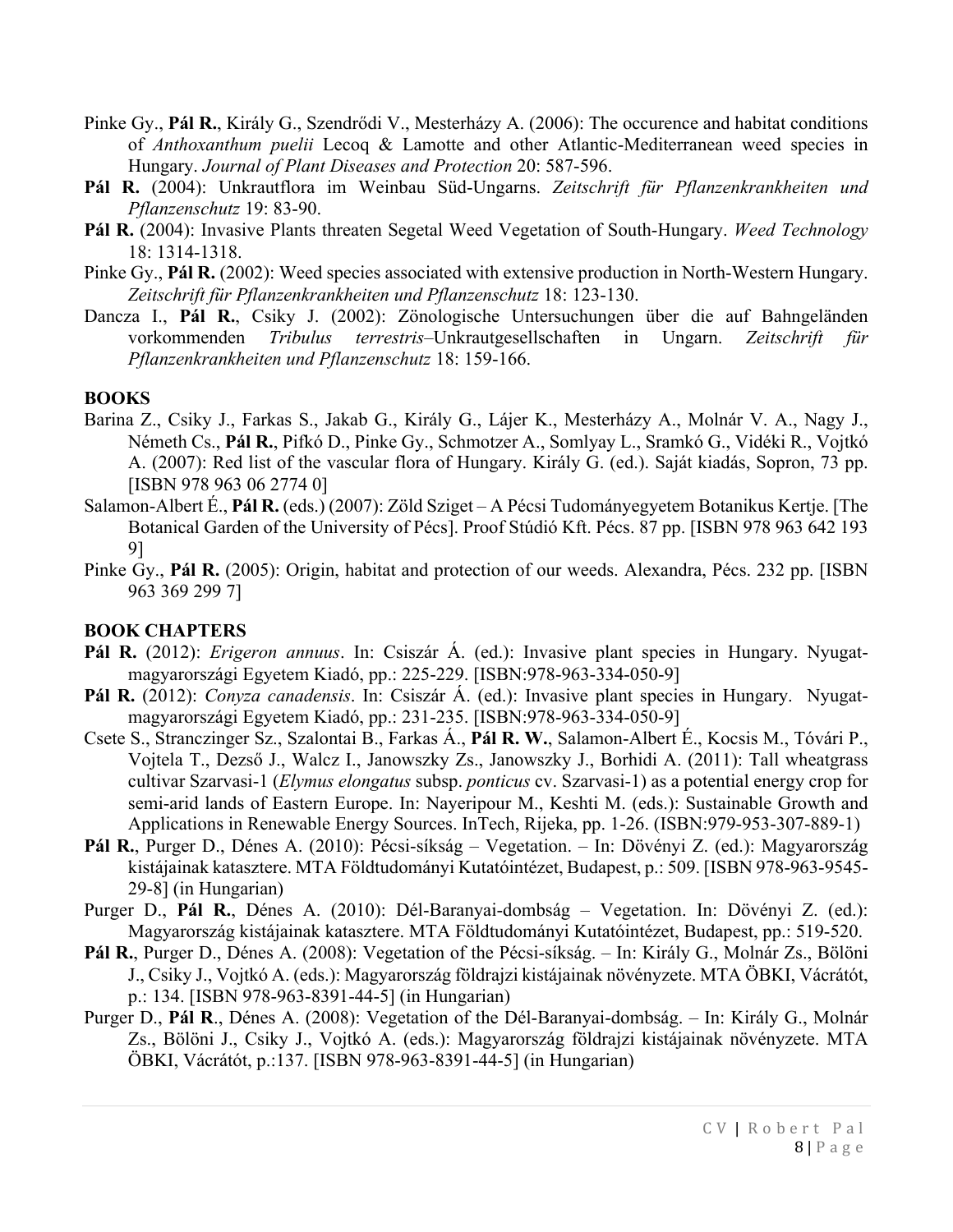- **Pál R.** (2007): Rare and valuable weeds of slope steppes and loess steppes. In: Illyés E., Bölöni J. (eds.): Slope steppes, loess steppes and forest steppe meadows in Hungary. Life Project & MTA ÖBKI, Budapest, pp.: 45-47. [ISBN 978-963-06-3673-5].
- **Pál R.** (2006): Bulbous weeds. In: Ujhelyi P., Molnár V. A. (eds.): Fungi and vascular plants of the Carpathian Basin. Élővilág Enciklopédia II. Kossuth Kiadó, Budapest, p.: 183. [ISBN 963 09 4851 6] (in Hungarian)

#### **ACADEMIC PUBLICATIONS IN HUNGARIAN WITH ENGLISH ABSTRACT**

- Henn T., Czigler M., **Pál R.** (2014): Weeds in adobe walls: changes and decline of the Hungarian weed flora. *Növényvédelem* 50(7): 331-338.
- Henn T., **Pál R.** (2012): Weed Vegetation of the vineyards in the Pécsely-Basin II. *Növényvédelem* 48(7): 311-318.
- Henn T., **Pál R.** (2011): Weed Vegetation of the vineyards in the Pécsely-Basin. *Növényvédelem* 47(12): 489-496.
- Karácsony P., Tóth K., Pinke G., **Pál R.** (2011): Poppy production in Hungary an economical review. *Gazdálkodás* 55(5): 529-533.
- Pinke Gy., Tóth K., Karácsony P., **Pál R.** (2011): Weed survey of poppy fields in Hungary. *Növényvédelem* 47(4): 137-143.
- Erdős L., Kovács Gy., Tóth V., Dénes A., **Pál R.** (2010): Contributions to the flora of the Villány-Montains. Botanikai Közlemények 97(1-2): 97-112.
- Henn T. **Pál R.** (2010): Changes of weed composition of arable fields during the last four decades in Baranya County. Hungarian Weed Research and Technology 11(2): 19-30.
- **Pál R.**, Henn T., Nyulasi J. (2010): Data to the Weed Flora of Southern Transdanubia. Baranya Megyei Múzeum Dunántúli Dolgozatok Természettudományi Sorozat. 12: 97-135.
- **Pál R.**, Pinke Gy., Szalontai B. (2007): Vegetation of vernal pools in Belső-Somogy. Somogyi Múzeumok Közleményei 17: 41–56.
- Pál R., Pinke Gy. (2007): New data to the flora of Dráva Plain with special regard to the weeds. Kitaibelia 12(1): 80-87.
- **Pál R.** (2007): Weed vegetation of vineyards in the Mecsek and the Tolna-Baranya hill-country. Kanitzia 15: 77-244.
- Pinke Gy., **Pál R.,** Schmidt D., Dancza I., Farkas S., Nagy A. (2006): The current occurrence of *Agrostemma githago* in Hungary. Hungarian Weed Research and Technology **7**(1): 63-81.
- **Pál R.** (2006): Endangered weeds of the Hungarian vineyards. Acta Agronomica Óváriensis 48(2): 127- 135.
- **Pál R.**, Pinke Gy. (2006): *Panicum dichotomiflorum* Michaux., a new weed species in the Hungarian summer annual crops. Acta Agronomica Óváriensis 48(2): 137-144.
- Pinke Gy., **Pál R.** (2006): Arable weed vegetation of Somogy region. Natura Somogyiensis 9: 63-78.
- Pinke Gy., **Pál R.**, Király G., Szendrődi V. (2006): Data to the weed flora in Somogy region (South-West Hungary). Botanikai Közlemények 93(1-2): 53-68.
- Csiky J., Farkas S., Király G., **Pál R.**, Purger D., Tóth I. Zs. (2005): Rediscovery of *Cirsium boujartii* (Pill. et Mitterp.) Schultz Bip. in Hungary. Flora Pannonica 3: 69-77.

Pinke Gy., **Pál R.**, Király G., Szendrődi V., Mesterházy A. (2005): Occurences of Atlantic-Mediterranean weed species in Hungary. Flora Pannonica 3: 59-67.

- Pinke Gy., **Pál R.**, Mesterházy A., Király G., Szendrődi V., Schmidt D., Ughy P., Schmidmajer Á. (2005): Data to the weed flora in North-western Hungary II. Kitaibelia 10(1): 154-185.
- **Pál R.** (2002): Weed floristical rarities from the Mecsek Flora Region. Kitaibelia **7**(2): 225-230.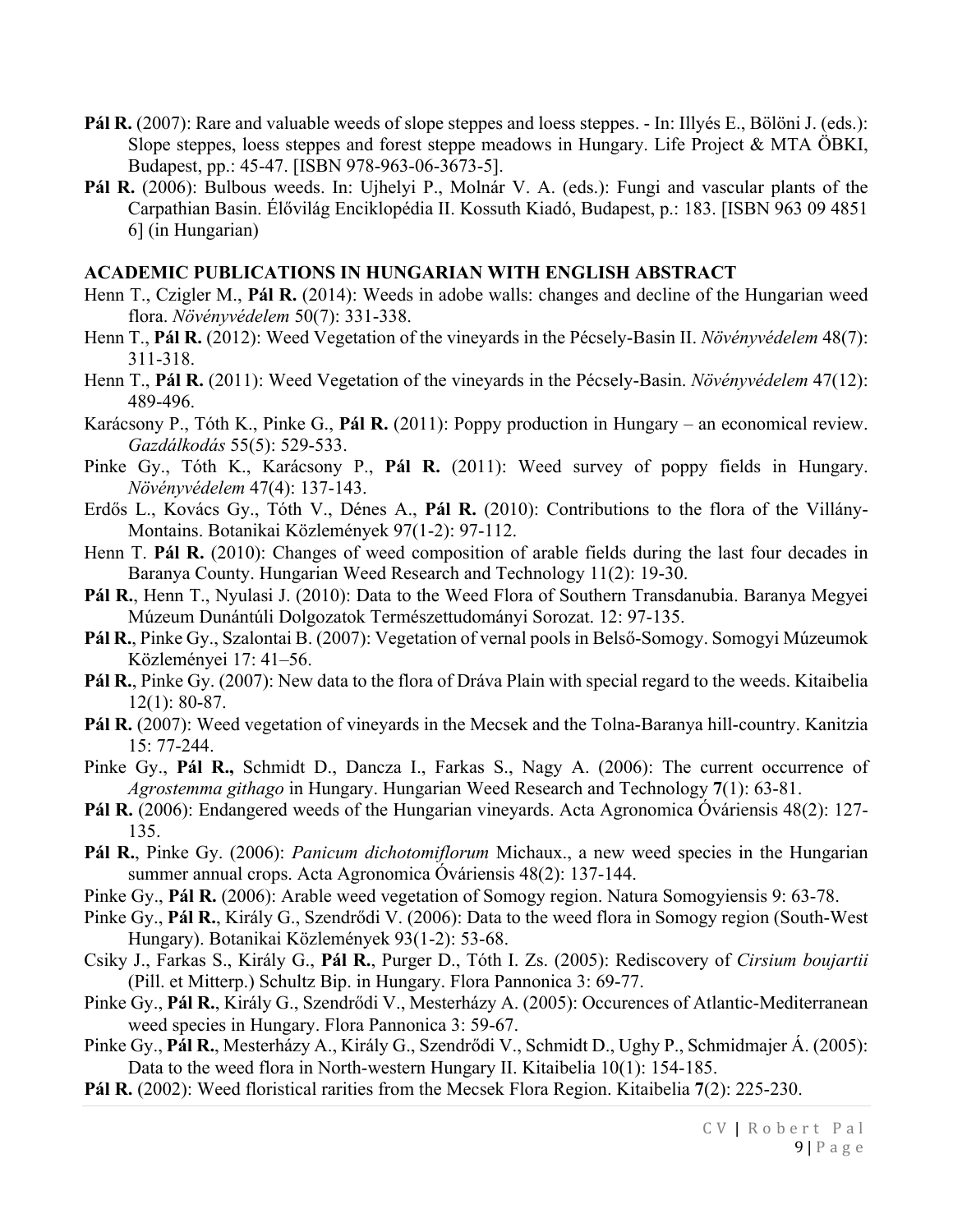Pinke Gy., **Pál R.** (2001): Data to the weed flora in the Lesser Plain of North-Western Hungary. Kitaibelia 6(2): 381-400.

Pinke Gy., **Pál R**. (2001): Distribution of *Centaurea cyanus* L. on arable land of Little Plain in North-Western Hungary. Kitaibelia 6(1): 107-112.

Pinke Gy., Czimber Gy., **Pál R.** (1999): *Chorispora tenella* (Pall.) Dc in the Szigetköz. Kitaibelia 4(2): 287-288.

## **NATIONAL AND INTERNATIONAL CONFERENCES**

- 2021 December 13-17 AGU Fall Meeting. New Orleans, LA.
- 2021 November 11-14 13th Conference on 'Advances in research of the flora and vegetation in the Carpathian Basin'. Debrecen, Hungary. (invited keynote speaker)
- 2021 October 20-21 Clark Fork Basin Annual Meeting.
- 2021 February 9 AAAS Annual meeting on Understanding Dynamic Ecosystems. (Session Organizer and Speaker)
- 59<sup>th</sup> Annual Conference of the Pacific Northwest Air & Waste Management International Section (PNWIS), October 23-25, Butte, Montana, 2019
- 8th World Conference on Ecological Restoration. September 24-28, Cape Town, South Africa, 2019
- Ecological Society of America 99<sup>th</sup>, 100<sup>th</sup>, 101<sup>th</sup>, 102<sup>th</sup>, 103<sup>rd</sup>, 104<sup>th</sup> Annual Meeting (Sacramento 2014, Baltimore 2015, Fort Lauderdale 2016, Portland 2017, New Orleans 2018, Louisville 2019)
- Mine Design, Operations & Closure Conference. May 7-9, Fairmont Hot Springs, Montana, 2019
- Society of Ecological Restoration Northwest Chapter Joint Regional Conference. October 15-18, Spokane, USA 2018
- SME Annual Conference & Expo & 91st Annual Meeting of the SME-MN Section, February 25-28, Minneapolis, 2018.
- 47<sup>th</sup>, 61<sup>st</sup> Annual Symposium, International Association of Vegetation Science (Hawaii, USA 2004, Bozeman, USA 2018)
- International Congress of Ecology. August 20-25, Beijing, China 2017
- $\bullet$  7<sup>th</sup>, 11<sup>th</sup>, 12<sup>th</sup>, 13<sup>th</sup>, 15<sup>th</sup> International Conference on the Ecology and Management of Alien Plant Invasions (Fort-Lauderdale, Florida, USA 2003, Szombathely, Hungary 2011, Pirenopolis, Brazilia 2013, Waikoloa, Hawaii, USA 2015, Lisboa, Portugal 2017)
- Yellowstone Studies Center Consortium Fall Conference. October 20-23, West Yellowstone, USA, 2016
- American Society of Mining and Reclamation Conference. June 4-9, Spokane, USA 2016
- Annual Meeting of the Weed Science Society of America (Baltimore USA 2013)
- 9<sup>th</sup> Recent Floristic and Vegetation Research in Carpathian Basin International Conference, Gödöllő (2012)
- 15<sup>th</sup>, 16<sup>th</sup>, 17<sup>th</sup>, 18<sup>th</sup>,19<sup>th</sup> European Vegetation Survey Workshop (Catania, Rome, Brno, Pécs 2006, 2007, 2008, 2009, 2010)
- $\bullet$  9<sup>th</sup> Alps-Adria Scientific Workshop (Špičák, Czech Republic, 2010)
- 15<sup>th</sup> EWRS (European Weed Research Society) Symposium (Kaposvár, Hungary 2010)
- $21^{st}$ ,  $22^{nd}$ ,  $23^{rd}$ ,  $24^{th}$  German Conference on Weed Biology and Weed Control (Stuttgart, Hohenheim 2002, 2004, 2006, 2008)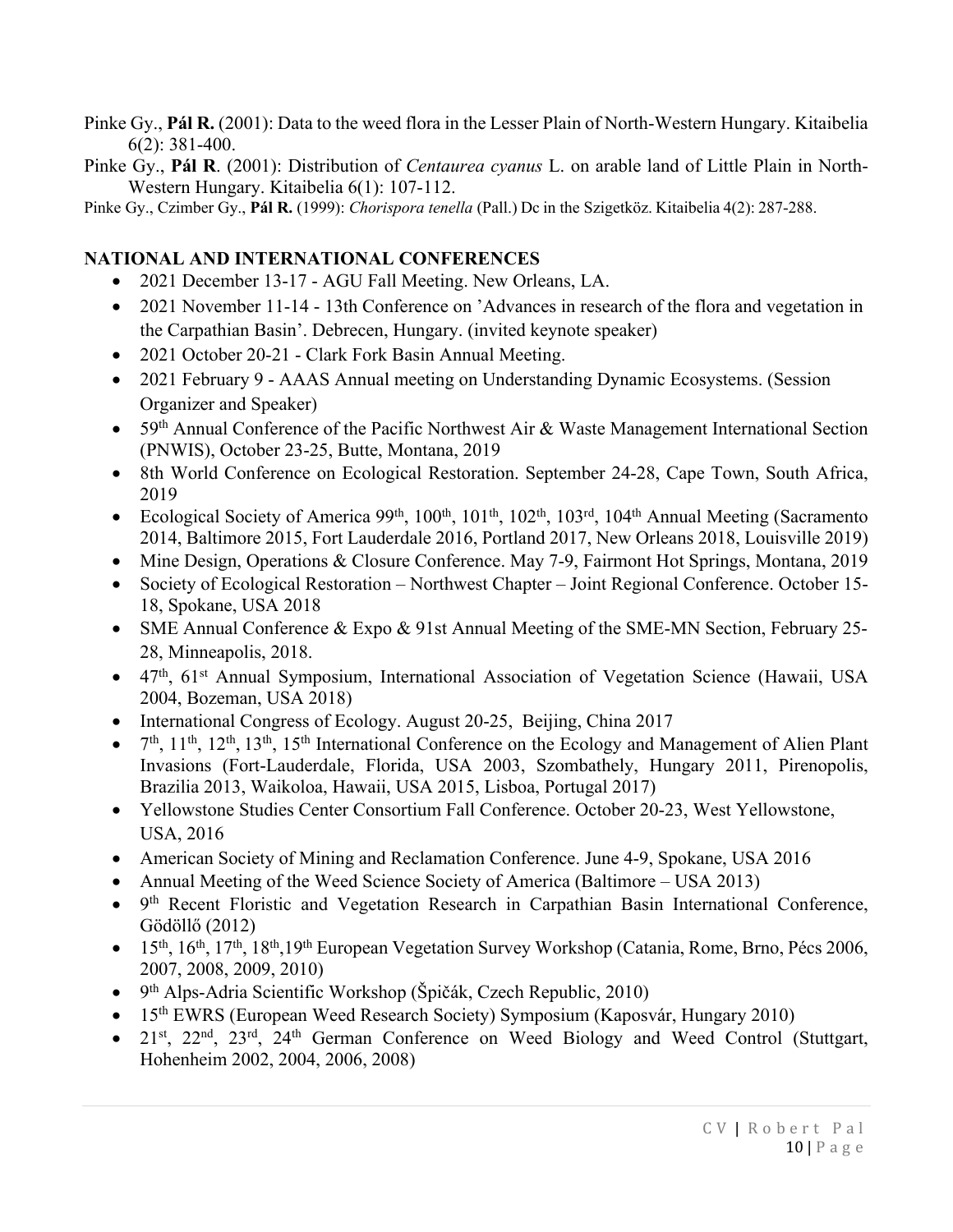- "Transcontinental Perspectives on Environmental Change" University of Montana University of Pécs Joint Conference (USA, Missoula 2008)
- XVII. International Botanical Congress (Vienna, Austria 2005)
- EEAC Conference (Oxford, England 2005)
- First International Conference on Traditional Agroecosystems (Nitra, Slovakia 2005)

## **PROFESSIONAL ACTIVITIES**

- Associate editor of Management of Biological Invasions, 2020-
- Guest Editor for special issue in Diversity, 2020-
- Member of the Editorial Board for Folia Oecologica, 2018-
- Associate Editor for Acta Botanica Hungarica, 2017-
- Reviewer for FULBRIGHT grants, 2016-
- Associate Editor for the Intermountain Journal of Sciences, 2015-
- Associate Editor for the Journal of Biology and Earth Sciences, 2011-
- Reviewer for the following peer-reviewed journals: Plant Ecology and Diversity, Biological Invasions, International Journal of Mining, Journal of Environmental Management, Reclamation and Environment, Intermountain Journal of Sciences, Intermountain Journal of Sciences, Ecology, Plant Ecology and Diversity, Journal of Applied Ecology, Annals of Botany, Ecology, Invasive Plant Ecology, Journal of Biology and Earth Sciences, Restoration Ecology, Ecotoxicology and Environmental Safety, Ecosphere, Folia Geobotanica, Oecologia, Biologia Futura, Canadian Journal of Forest Research.

## **MEMBERSHIPS**

- Society of Ecological Restoration (2019-)
- International Association for Vegetation Science (2018-)
- Ecological Society of America (2014-)
- Montana Native Plant Society (2012-)
- Botanical Working Group of the Academic Committee Pécs (2005-)
- Hungarian Weed Research Society (2005-)
- Carpathes Nature Conservation Foundation (member of the Advisory Board, 2002-)
- Hungarian Ornithological and Nature Conservation Society (1987-)

# **COMMITTEES SERVED**

- Merit Committee (2021)
- Rose and Anna Busch Committee Member (2021)
- Strategic Planning Team (2020-)
- Faculty Senate Committee (from 2020- substitute for Ryan Stapley)
- Responsible Professor for the Ecological Restoration MS Program at Montana Tech (2020-)
- Distinguished Researcher Awards Committee Chair (2020)
- Distinguished Researcher Awards Committee Member (2019)
- Space and Refresh Campus Committee at Montana Tech (2019-2020)
- Montana Tech Campus Landscape Committee (2017-)